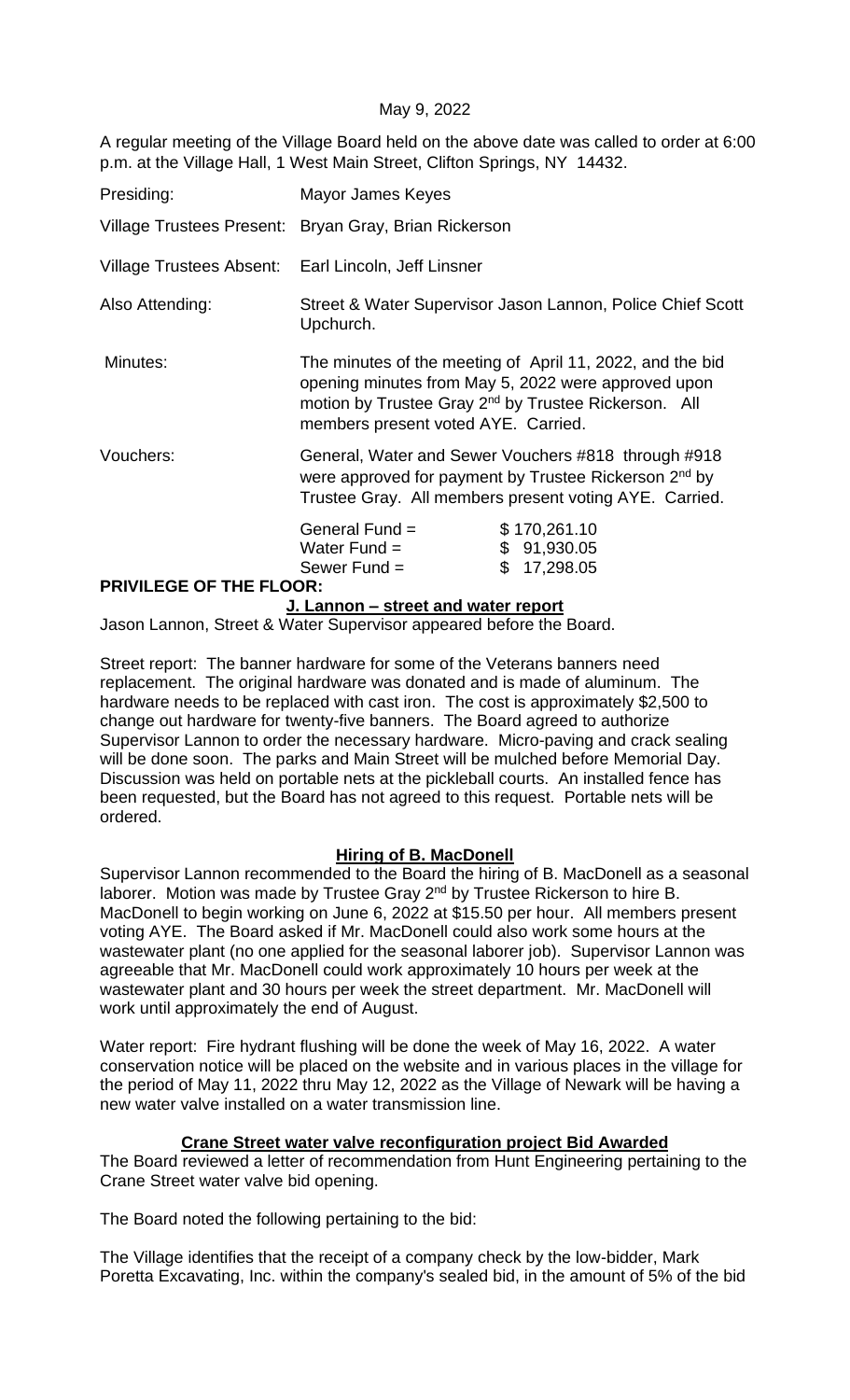amount at the time of the bid opening is a technical non-compliance item and that a cashier's check for the 5% bid amount was received the same morning and before the Village Board awarded the Contract.

Per the Advertisement for Bid, last paragraph, "The Village of Clifton Springs reserves the right to waive any irregularities or informalities in or to accept or reject any or all bids."

Per the Instructions to Bidders Article 18.01 "...Owner also reserves the right to waive all minor Bid Informalities not involving price, time, or changes in the Work."

Given the bids received, it is in the Village's best interest to execute its right to waive the technical informality of a bid bond or cashier's check not present at the time of bid opening, but a company check was present, as a minor bid informality as it does not affect the price, time, or change of work.

By waiving this informality, it does not give the bidder a substantial or unfair advantage.

Motion was made by Trustee Rickerson 2<sup>nd</sup> by Trustee Gray to award the Crane Street Water Improvement project to Poretta Excavating Inc. for the bid price of \$68,000. All members present voting AYE. Carried.

The Village intends to pay for this project with \$45,000 from the ARPA funds (Covid relief) and 23,000 from the water fund balance.

### **CORRESPONDENCES:**

### **Mandatory water conservation notice**

Copy of the Mandatory Water Conservation Notice.

A water conservation notice will be placed on the website and in various places in the village for the period of May 11, 2022 thru May 12, 2022 as the Village of Newark will be having a new water valve installed on a water transmission line.

### **Report of non-compliance at the sewer plant**

Copy of the "Report of Noncompliance that Chief Operator Merkley filed with the DEC, when there was a problem with the clarifier.

This report is required to be completed for the DEC when a problem arises. The clarifier issue was addressed and repaired as quickly as possible.

### **Sewer Improvement Grant awarded**

Copy of the email from Hunt Engineering, informing the Board of a grant, \$407,134 the Village can receive toward the headworks improvements.

The Village is pleased to be awarded this grant.

### **Sewer grant awards and sewer rates**

Copy of an email Clerk Reals wrote regarding the two grant awards and discussion on potential borrowing and the possible increase to sewer rates, all dependent on the borrowing amount.

Clerk Reals sent this email to begin discussion on sewer rates. At this time, the two projects for the sewer plant (disinfection and headworks) total 2,329,200, less the two grants totaling 1,107,798 equals potential borrowing of 1,221,402. This information has been emailed to Bernard Donegan, Financial Advisor and Clerk Reals will work with them on determining if a sewer unit rate increase will be needed.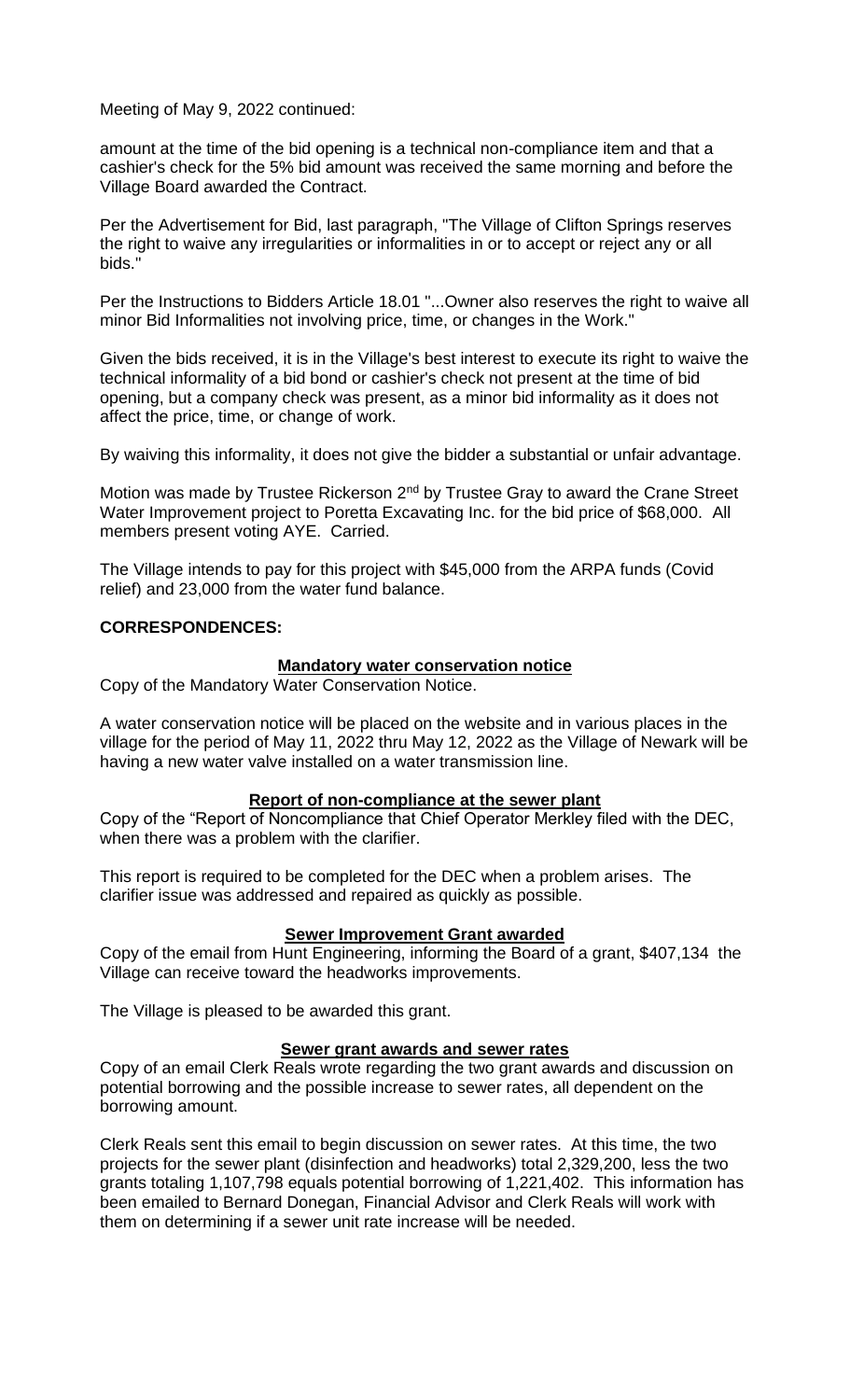### **Judge Nathan Thomas returns substantial portion of his pay**

Copy of the check from Associate Judge Nathan Thomas.

Reviewed. Judge Thomas indicated that he did not want to be paid for his service. The Village is required to pay him. Judge Thomas accepted the pay and returned a check to the Village for his check, less what he will need to pay in taxes. The Board appreciates that Judge Thomas took this action and thanks him for his service and his kindness.

### **Letter of resignation from Police Officer D. Frasca**

Letter of resignation from Police Officer, D. Frasca.

Reviewed. The Board accepted this letter of resignation and thanks Officer Frasca for his years of service to the Village.

### **Park Advisory Committee**

Information provided Clerk Reals, from the park (John Brown – John Fabrizi) abstract of title that contains two deed restrictions.

Clerk Reals included this so the Board can see section two, that reads "that the naming, operation, and governance of the park shall be the responsibility of the park advisory Board and then references the nine members of the park advisory board, with five members coming from the Clifton Springs Hospital. This has also been forwarded to Attorney Graff. The Village will ask G.W. Lisk (former owner) if they will consider removing these two deed restrictions.

### **Possible Dog Park**

This led to a discussion on the dog park. Mayor Keyes reported that locations are still being looked at. Some discussion is being held on a possible Girl Scout Gold Award Project. People are also looking to see if grant funds could be available. Discussion was also held on a possible "friends of the park" group.

### **70 Stephens Street – animal permit request**

Letter from the owner of 70 Stephens Street asking for permission to have four cows, two pigs, four goats, ten chickens within the Village.

Motion was made by Trustee Gray 2<sup>nd</sup> by Trustee Rickerson to grant an animal permit with the following conditions:

The permit is for up to ten chickens and four goats. No roosters are allowed.

The chickens and goats are to be housed behind the home. The chickens need to be in a shed/chicken coop. No free range chickens. The goats need to fenced in.

Waste generated by the chickens and goats shall be hauled away from your property and disposed of with a local farmer.

Please note the Village Board did not approve any permit for cows or pigs, so these animals cannot be within the Village limits.

The permit is good for one year from May 2022 thru May 2023. As a reminder the Village code reads as follows: Section 49.1A, of the Village Code "Such special permit may be granted for a period of one year unless it shall appear from complaints of neighbors or otherwise that the keeping of the animal in question is objectionable or offensive by reason of noise, smell or other cause. Such a special permit shall be revocable at any time by the Board of Trustees."

After a one-year period , should the permit still be in effect, the owner is responsible to appear or write to the Board for the permit to continue. All members present voting AYE. Carried.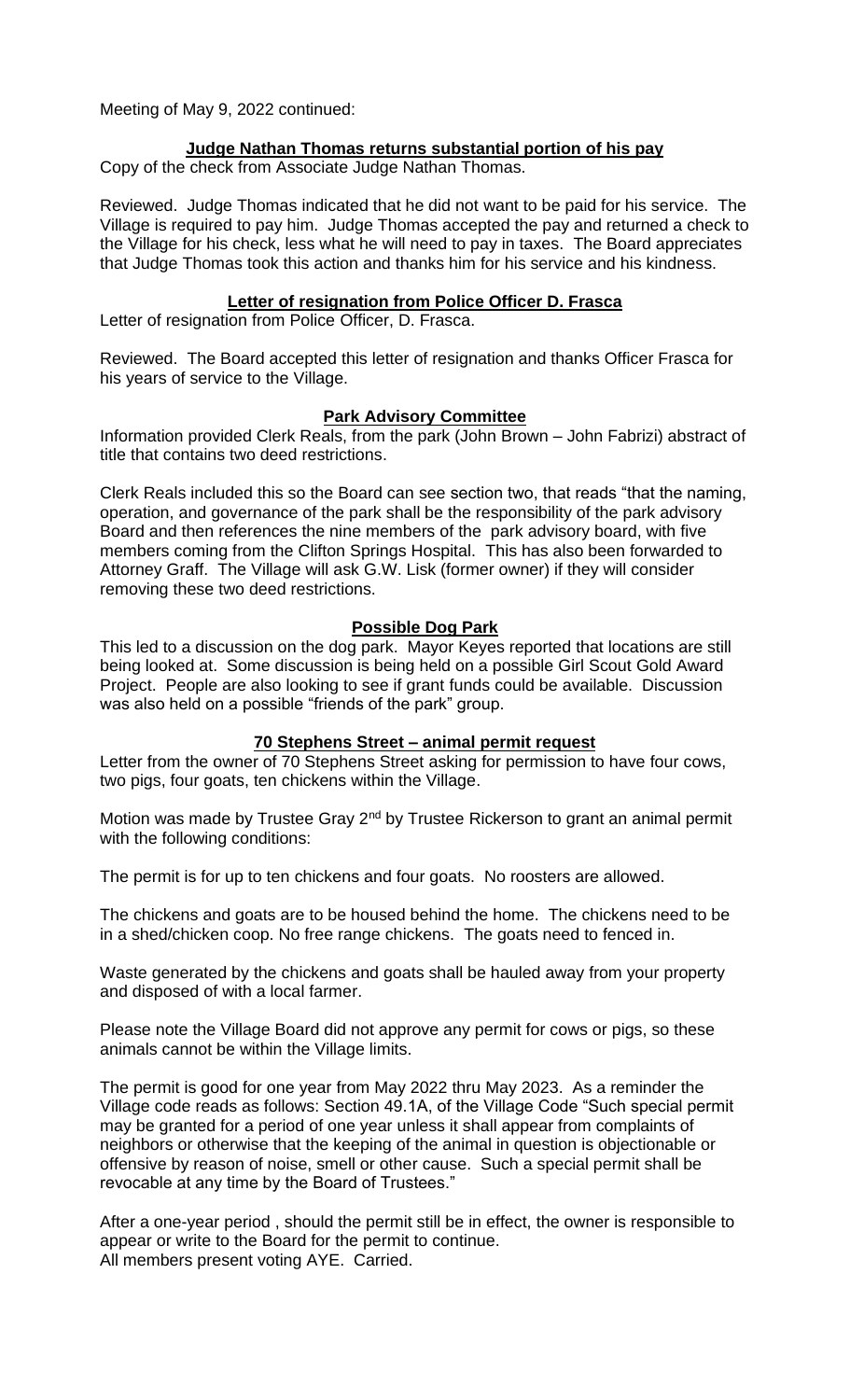### **Crane Street water improvement project**

Letter of recommendation from HUNT Engineering and notice of award. Hunt recommends awarding the Crane Street water improvement project to Poretta Excavating Inc. at a cost of \$68,000.

See more information under Privilege of the floor, water report.

### **Letter of resignation from Police Chief Scott Upchurch**

Letter of resignation from Police Chief Scott Upchurch from his full-time work, effective May 25, 2022.

The Board accepted the letter and acknowledged the exceptional job that Chief Scott Upchurch has done for the last 28 years.

Motion was made by Trustee Gray 2<sup>nd</sup> by Trustee Rickerson to appoint Scott Upchurch to the office of Police Chief, part time, effective May 30, 2022 at \$30.00 per hour. Chief Upchurch will work approximately 22 hours per week (flexible) and his earnings cannot exceed \$35,000 per year, per NYS retirement rules. All member present voting AYE. Carried.

### **Mural on the YMCA building**

Email between Mayor Keyes and NYCOM pertaining to the mural.

Mayor Keyes has heard of other municipalities using ARPA (covid relief) funds to pay for murals. As only three Board members were present, Mayor Keyes asked that this be on the agenda for June.

**STREET DEPARTMENT:** This report was covered under privilege of the floor.

**WATER DEPARTMENT:** This report was covered under privilege of the floor.

**SEWER DEPARTMENT:** Trustee Rickerson reported the following:

See correspondences for updates from EFC on disinfection and possible headworks improvements and grant funding.

### **Seasonal Laborer**

The Village is looking to hire a part time twenty hours per week seasonal laborer for the summer. This has been advertised in numerous places. Interested applicants can apply thru the Ontario County portal.

**ZONING & PLANNING DEPARTMENTS**: Trustee Gray reported the following:

# **Need to replace Dan McGrath on Planning Board**

There is an open seat on the planning board, which was vacated by Dan McGrath.

### **Short term rentals**

The short term rentals law is currently being reviewed by the Ontario County Planning Board. The Village needs to wait to receive the County comments before determining how to proceed.

**FIRE DEPARTMENT:** Trustee Linsner was not present.

# **PARK – YOUTH DEPARTMENT:**

# **Hiring of C. Budinock - part time park cleaner**

The Village is looking to hire a part time cleaner for the park for the summer. . This has been advertised in numerous places. Motion was made by Trustee Rickerson 2<sup>nd</sup> by Trustee Gray to hire C. Budinock as a part time park cleaner at \$18.00 per hour. All members present voting AYE. Carried.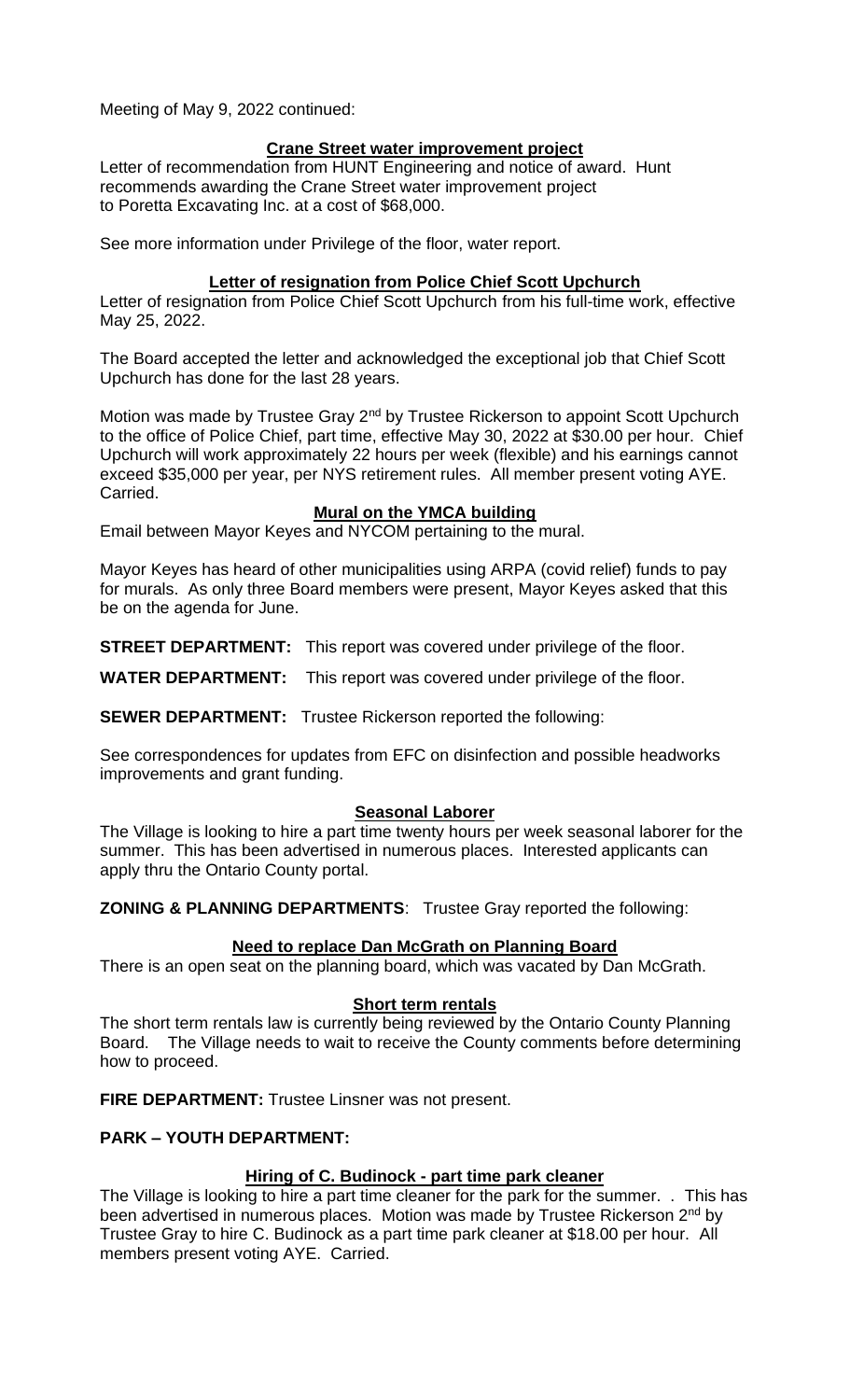# **Clifton Springs Rotary Club – creek cleaning**

Clifton Springs Rotary Club and Midlakes Student Council cleaned the park and creek area on April 23, 2022. This is part of a Rotary Great Lakes water ways cleanup project throughout the area. The Village purchased lunch for the volunteers and is grateful for the outstanding job that was done to keep the waterway and park clean.

**SOCIAL MEDIA:** Nothing was reported.

**POLICE DEPARTMENT:** See correspondences for resignation of Police Chief Scott Upchurch and re-hiring of Police Chief Scott Upchurch on a part time basis.

**MAYOR KEYES REPORT**: Mayor Keyes report was also covered throughout the meeting.

**CLERK REALS REPORT:** Clerk Reals provided the Board members a copy of the abstracts thru April and year to date revenue and expenses thru April and bank statement for April.

### **OTHER BUSINESS:**

### **Change of Official newspaper**

Discussion was held on changing the official newspaper for the Village. Currently the official paper is THE DAILY MESSENGER. Clerk Reals has had an exceedingly challenging time getting any response from THE DAILY MESSENGER when she reaches out to them. One notice that was emailed to the paper was not advertised. After discussion motion was made by Trustee Gray 2<sup>nd</sup> by Trustee Rickerson to change the official newspaper for the Village to THE FINGER LAKES TIMES, effective May 9, 2022. All members present voting AYE. Carried.

# **Premium Pay-ARPA funds**

Mayor Keyes and Trustee Gray are looking into premium pay for employees. The county, several towns and villages have provided premium pay to employees who worked thru the Covid 19 pandemic. This pay comes from ARPA (Covid19 funds) that have been provided to the Village from the Federal government. No decision was made.

# **Park – ARPA**

The Village would like to use some ARPA funds to update some playground equipment. No final decision was made on this.

# **Cemetery wall(s)**

Discussion was held on the Pearl Street cemetery wall(s) that need repair. The Village has money that was left in trust to the cemetery, which can only be spent at the cemetery. The Board would like to obtain some pricing to repair the front wall that faces Pearl Street. The Board will reach out to Assemblyman Jeff Gallahan and Senator Pamela Helming to see if any grant funding is also available because the repair of the wall may exceed the amount of funds the Village has.

### **Museum Day**

Museum Day will be held at the Foster Cottage on June 18, 2022.

# **Certificate of Deposit – Fire Truck**

The following was made upon motion of Trustee Gray 2<sup>nd</sup> by Trustee Rickerson:

Resolved, that pursuant to section 6-c of the General Municipal Law, as amended the Village Board has established a reserve fund to finance the cost of purchasing fire equipment.

The Clerk/Treas. is authorized to invest from time-to-time moneys of this fund pursuant to section 6-f of the General Municipal Law. At this time \$3,000 be placed in a